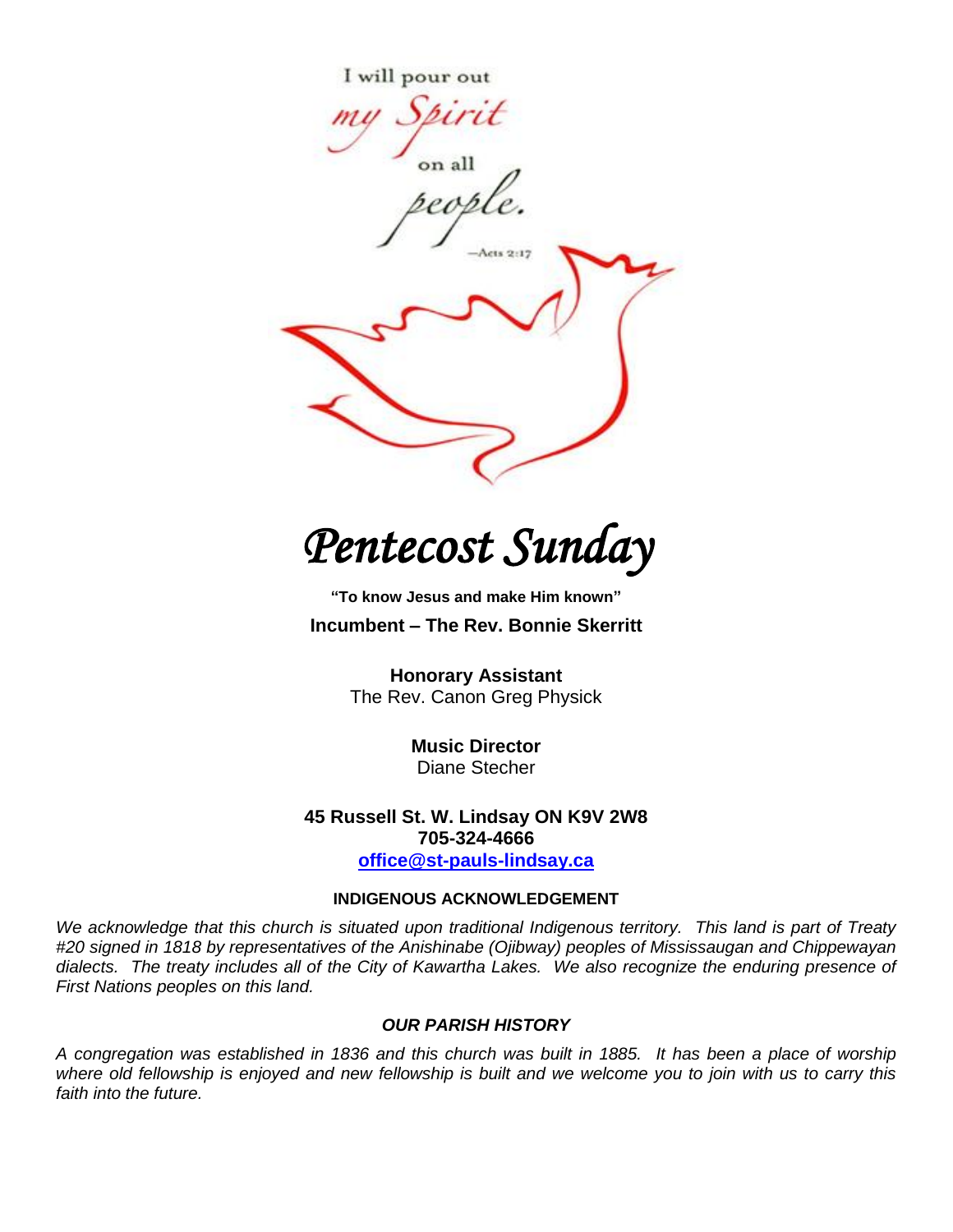

# **Pentecost Sunday June 5 th , 2022**

**ी ਹੈ ਹੈ** 

# **Book of Common Prayer (BCP) Holy Communion** Pg. 67

## **Processional Hymn -SPIRIT OF GENTLENESS**

**Chorus:**

Spirit, spirit of gentleness, Blow through the wilderness calling and free. Spirit, spirit of restlessness, Stir me from placidness wind, wind on the sea

1.

You moved on the waters, You called to the deep. Then you coaxed up the mountains From the valleys of sleep. And over the eons, you called to each thing Wake from your slumbers, And rise on your wings. **Chorus**

3.

You sang in a stable, you cried from a hill. Then you whispered in silence, When the whole world was still. And down in the city you called once again. When you blew through your people, On the rush of the wind. **Chorus** 2. You swept through the desert, You stung with the sand. And you goaded your people, With a law and a land. And when they were blinded, With their Idols and lies, Then you spoke through your prophets,

To open their eyes. **Chorus**

4.

You call from tomorrow, You break ancient schemes. From the bondage of sorrow, The captives dream dreams. Our women see visions, Our men clear their eyes. With bold new decisions, Your people arise. **Chorus**

# **WELCOME AND ANNOUNCEMENTS**

#### **THE GATHERING OF THE COMMUNITY**

**Sentence** Come, Holy Spirit, fill the hearts of your faithful; and kindle in us the fire of your love.

| Lord's Prayer      | (said by Priest) |
|--------------------|------------------|
| <b>The Collect</b> | pg. 67           |
| Hear O Israel      | pg. 69           |

#### **Collect for the Queen's Jubilee**

Gracious God, we give you thanks for the reign of your servant Elizabeth our Queen, and for the example of loving and faithful service which she has shown among us. Help us to follow her example of dedication and to commit our lives to you and to one another, through Jesus Christ our Lord. **Amen.**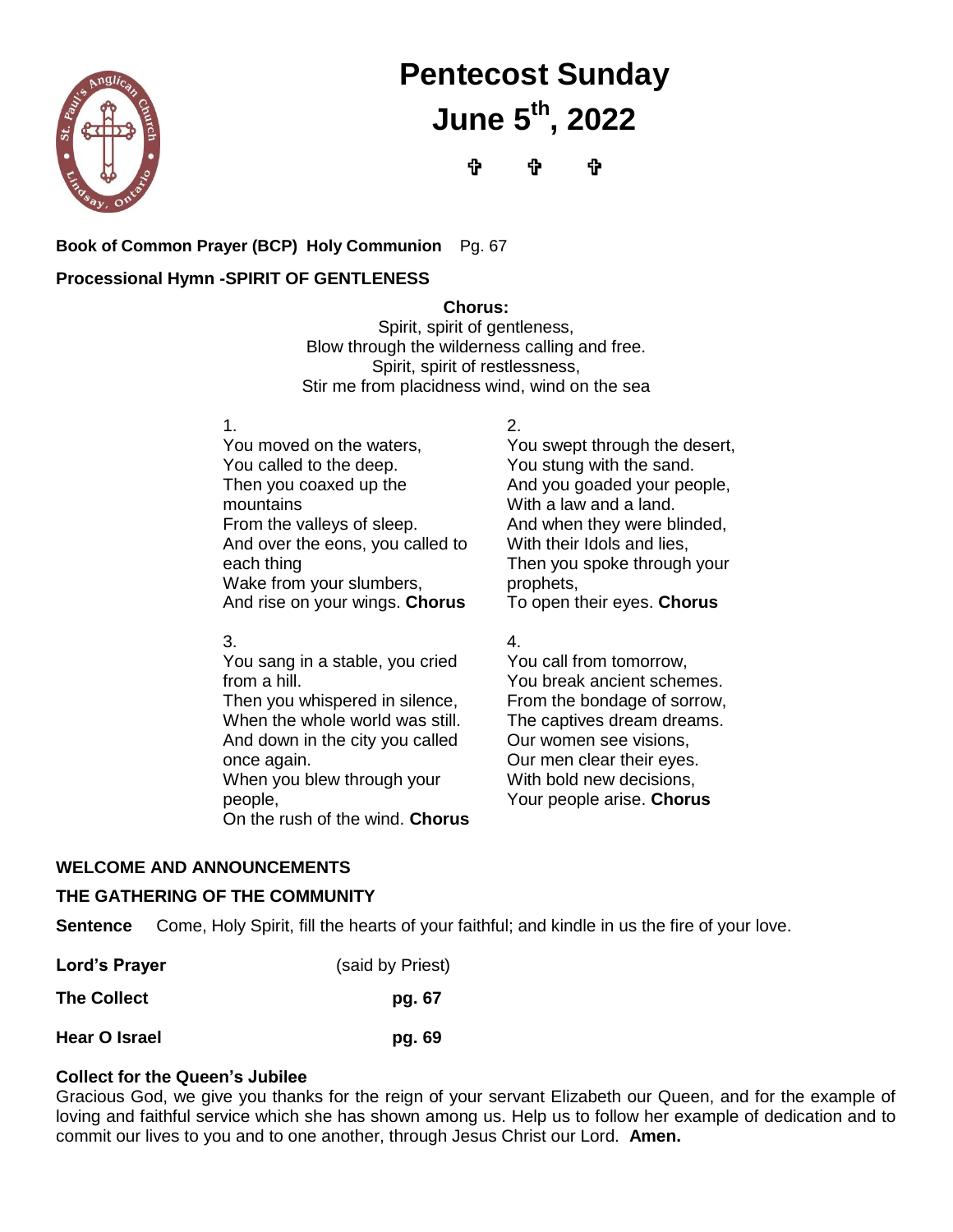#### **Collect of the Day**

Almighty and everliving God, who fulfilled the promises of Easter by sending us your Holy Spirit and opening to every race and nation the way of life eternal, keep us in the unity of your Spirit, that every tongue may tell of your glory; through Jesus Christ our Lord, who lives and reigns with you and the Holy Spirit, one God, now and for ever. **Amen**

## **PROCLAMATION OF THE WORD**

## **1 st Lesson Genesis 11:1-9**

Now the whole earth had one language and the same words.

And as they migrated from the east, they came upon a plain in the land of Shinar and settled there. And they said to one another, "Come, let us make bricks, and burn them thoroughly." And they had brick for stone, and bitumen for mortar. Then they said, "Come, let us build ourselves a city, and a tower with its top in the heavens, and let us make a name for ourselves; otherwise we shall be scattered abroad upon the face of the whole earth."

The LORD came down to see the city and the tower, which mortals had built. And the LORD said, "Look, they are one people, and they have all one language; and this is only the beginning of what they will do; nothing that they propose to do will now be impossible for them. Come, let us go down, and confuse their language there, so that they will not understand one another's speech." So the LORD scattered them abroad from there over the face of all the earth, and they left off building the city. Therefore it was called Babel, because there the LORD confused the language of all the earth; and from there the LORD scattered them abroad over the face of all the earth.

> Reader The word of the Lord People **Thanks be to God**

#### **Psalm 104:25-35, 37b**

- **Leader** O LORD, how manifold are your works! In wisdom you have made them all; the earth is full of your creatures.
- **All: Yonder is the sea, great and wide, creeping things innumerable are there, living things both small and great.**

**Leader** There go the ships, and Leviathan that you formed to sport in it.

**All: These all look to you to give them their food in due season;**

- Leader when you give to them, they gather it up; when you open your hand, they are filled with good things.
- **All: When you hide your face, they are dismayed; when you take away their breath, they die and return to their dust.**
- **Leader** When you send forth your spirit, they are created; and you renew the face of the ground.
- **All: May the glory of the LORD endure forever; may the LORD rejoice in his works--**
- **Leader** who looks on the earth and it trembles, who touches the mountains and they smoke.
- **All: I will sing to the LORD as long as I live; I will sing praise to my God while I have being.**

**Leader** May my meditation be pleasing to him, for I rejoice in the LORD.

**All: Bless the LORD, O my soul. Praise the LORD! Glory to the Father, and to the Son, and to the Holy Spirit: as it was in the beginning, is now, and will be for ever. Amen**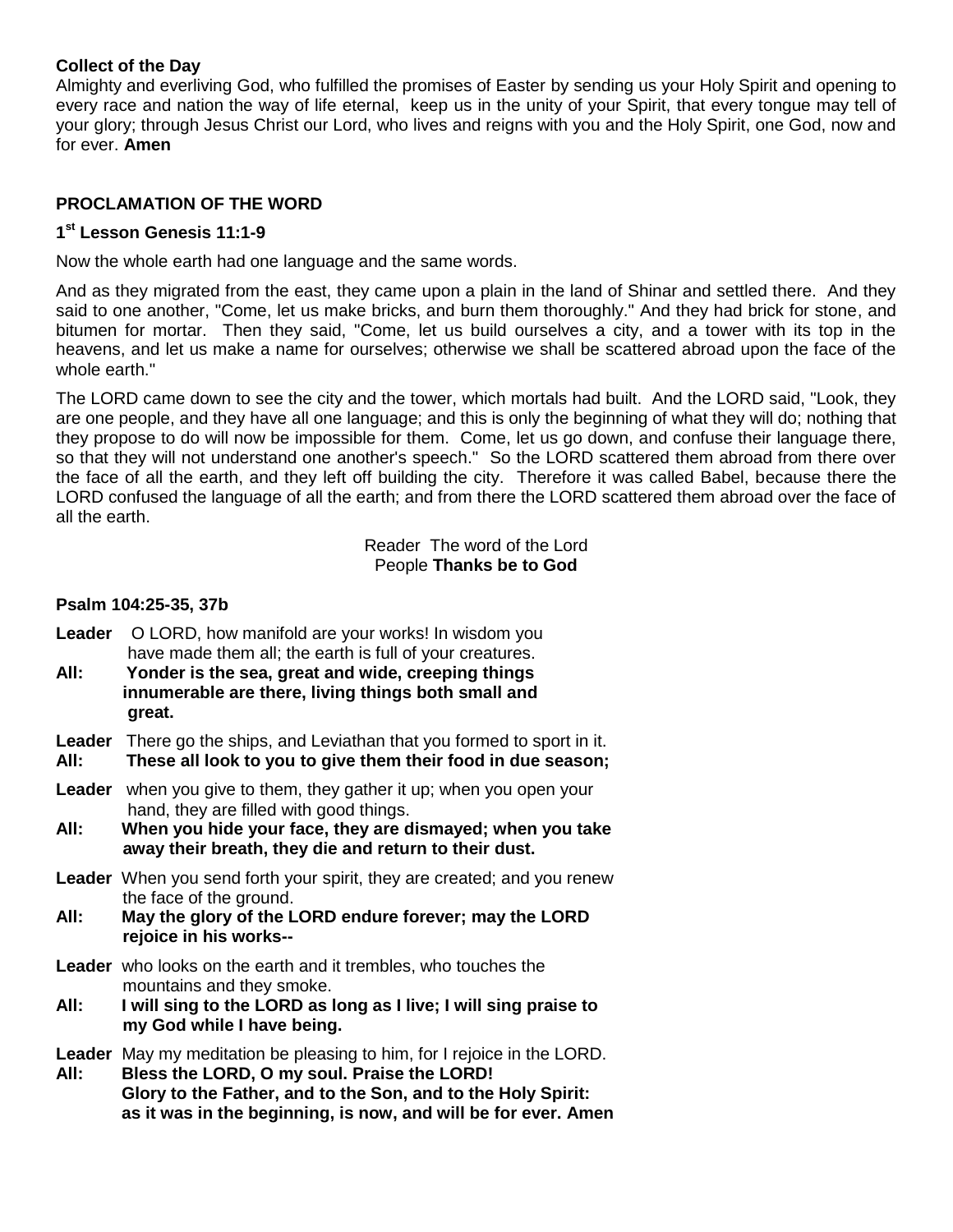#### **2 nd Lesson Acts 2:1-21**

When the day of Pentecost had come, they were all together in one place. And suddenly from heaven there came a sound like the rush of a violent wind, and it filled the entire house where they were sitting. Divided tongues, as of fire, appeared among them, and a tongue rested on each of them. All of them were filled with the Holy Spirit and began to speak in other languages, as the Spirit gave them ability. Now there were devout Jews from every nation under heaven living in Jerusalem. And at this sound the crowd gathered and was bewildered, because each one heard them speaking in the native language of each. Amazed and astonished, they asked, "Are not all these who are speaking Galileans? And how is it that we hear, each of us, in our own native language? Parthians, Medes, Elamites, and residents of Mesopotamia, Judea and Cappadocia, Pontus and Asia, Phrygia and Pamphylia, Egypt and the parts of Libya belonging to Cyrene, and visitors from Rome, both Jews and proselytes, Cretans and Arabs--in our own languages we hear them speaking about God's deeds of power." All were amazed and perplexed, saying to one another, "What does this mean?" But others sneered and said, "They are filled with new wine." But Peter, standing with the eleven, raised his voice and addressed them, "Men of Judea and all who live in Jerusalem, let this be known to you, and listen to what I say. Indeed, these are not drunk, as you suppose, for it is only nine o'clock in the morning. No, this is what was spoken through the prophet Joel:

'In the last days it will be, God declares, that I will pour out my Spirit upon all flesh, and your sons and your daughters shall prophesy, and your young men shall see visions, and your old men shall dream dreams. Even upon my slaves, both men and women, in those days I will pour out my Spirit; and they shall prophesy. And I will show portents in the heaven above and signs on the earth below, blood, and fire, and smoky mist. The sun shall be turned to darkness and the moon to blood, before the coming of the Lord's great and glorious day. Then everyone who calls on the name of the Lord shall be saved.'

> Reader The word of the Lord People **Thanks be to God**

**Gradual Hymn # 645 (verses 1,2)**

### **COME DOWN, O LOVE DIVINE**

#### **GOSPEL John 14:8-27**

#### **Glory be to thee, O Lord**

Philip said to him, "Lord, show us the Father, and we will be satisfied." Jesus said to him, "Have I been with you all this time, Philip, and you still do not know me? Whoever has seen me has seen the Father. How can you say, 'Show us the Father'? Do you not believe that I am in the Father and the Father is in me? The words that I say to you I do not speak on my own; but the Father who dwells in me does his works. Believe me that I am in the Father and the Father is in me; but if you do not, then believe me because of the works themselves. Very truly, I tell you, the one who believes in me will also do the works that I do and, in fact, will do greater works than these, because I am going to the Father. I will do whatever you ask in my name, so that the Father may be glorified in the Son. If in my name you ask me for anything, I will do it. "If you love me, you will keep my commandments. And I will ask the Father, and he will give you another Advocate, to be with you forever. This is the Spirit of truth, whom the world cannot receive, because it neither sees him nor knows him. You know him, because he abides with you, and he will be in you. I have said these things to you while I am still with you. But the Advocate, the Holy Spirit, whom the Father will send in my name, will teach you everything, and remind you of all that I have said to you. Peace I leave with you; my peace I give to you. I do not give to you as the world gives. Do not let your hearts be troubled, and do not let them be afraid.

#### **Praise be to thee, O Christ**

| Gradual Hymn #645               | (verses $3,4$ ) |
|---------------------------------|-----------------|
| <b>COME DOWN, O LOVE DIVINE</b> |                 |

**The Creed Pg. 71**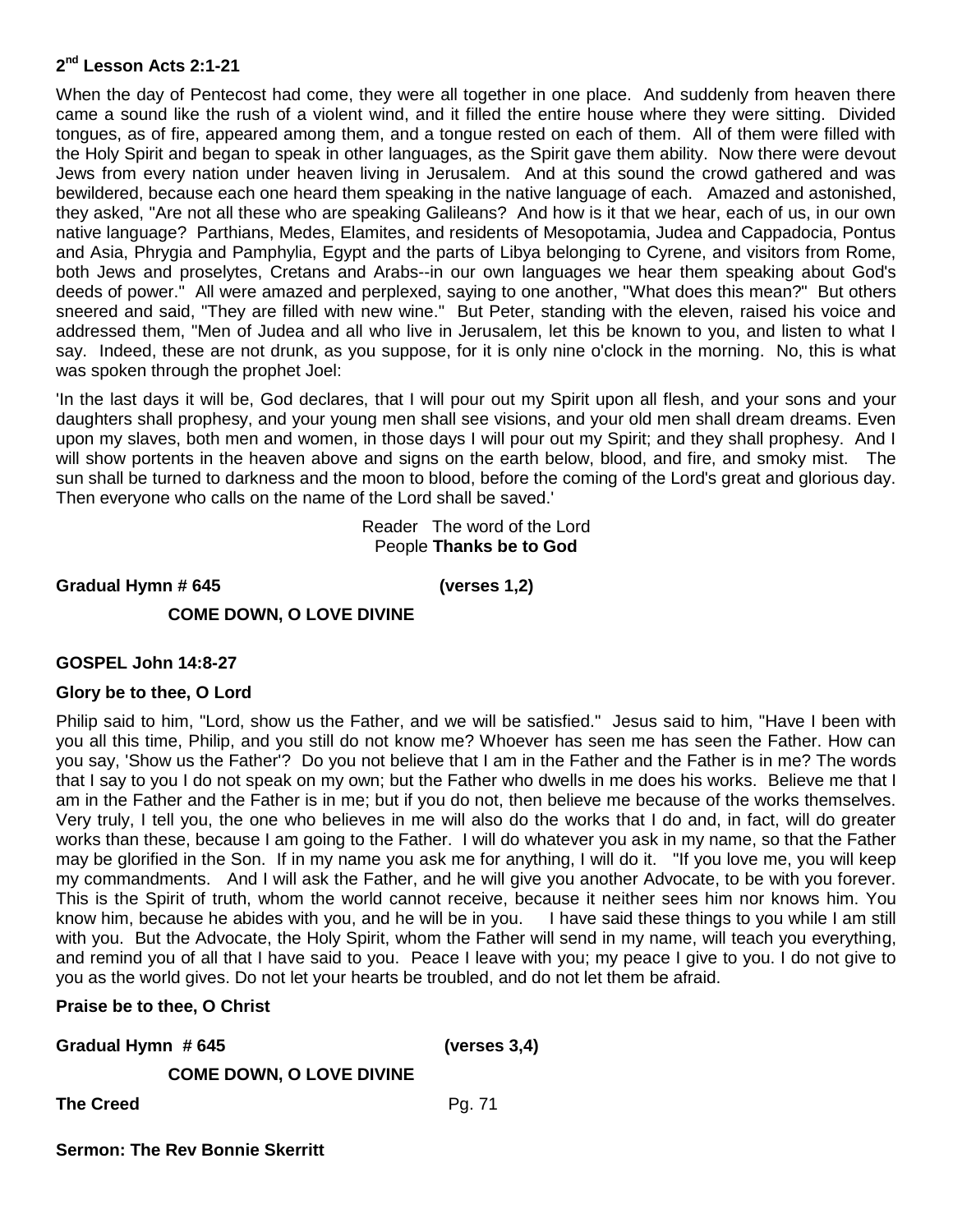## **Offering Sentence**

Worthy is the Lamb that was slain to receive power, and riches, and wisdom, and strength, and honour, and glory, and blessing. *Revelation 5. 12.*

| Offertory Hymn # 649 | BREATHE ON ME, BREATH OF GOD |
|----------------------|------------------------------|
|----------------------|------------------------------|

#### **After Offering**

BLESSED be thou, LORD God of Israel, for ever and ever. All that is in the heaven and in the earth is thine. All things come of thee, and of thine own have we given thee. 1 Chronicles 29, 10, 11, 14.

| <b>Prayers &amp; Intercession</b> | Pg. 75,76 |  |
|-----------------------------------|-----------|--|
|                                   |           |  |

| <b>Thanksgiving and Consecration</b> | Pa. 78 |
|--------------------------------------|--------|

**Confession, Absolution and Comfortable words Pg. 77** 

#### Preface upon Whitsunday

THROUGH Jesus Christ our Lord; according to whose most true promise, the Holy Spirit came down *as at this time* from heaven, lighting upon the disciples to teach them, and to lead them into all truth; giving them both the gift of tongues, and also boldness with fervent zeal constantly to preach the Gospel unto all nations; whereby we have been brought out of darkness and error into the clear light and true knowledge of thee, and of thy Son Jesus Christ. Therefore with Angels, etc.

| <b>Prayer of Consecration</b> | Pg. 82 |
|-------------------------------|--------|
| Prayer of Humble Access       | Pg. 83 |
| Agnes Dei                     | Pg. 84 |

#### **Prayer for Spiritual Communion**

Celebrant Those wishing to do so may make their spiritual communion by joining in this prayer with me now:

**People: I worship and adore you, Lord Jesus Christ, present in the Holy Sacrament and in your people, who are gathered in spirit. In this moment I join with them to receive you in my heart, and in our community. May you, enthroned on the altar, now be enthroned in my heart; may you who give yourself to us again, fill us with grace, and heavenly blessing. Even as I am fed, may my hunger for you and for your reign of justice and peace increase, that I may, with your Spirit, work for that day when your reign shall come on earth as it is in heaven. Amen.**

#### **Communion**

#### **Communion Hymns**

|          | Hymn # 644 Come, Gracious Spirit Heavenly Dove |
|----------|------------------------------------------------|
| Hymn $#$ | Here, O my Lord, I see Thee                    |

**Choir Anthem**: 656 She comes Sailing on the Wind

**The Lord's Prayer & Prayer After Communion** Pg. 85

**Gloria and Blessing**  Pg.86